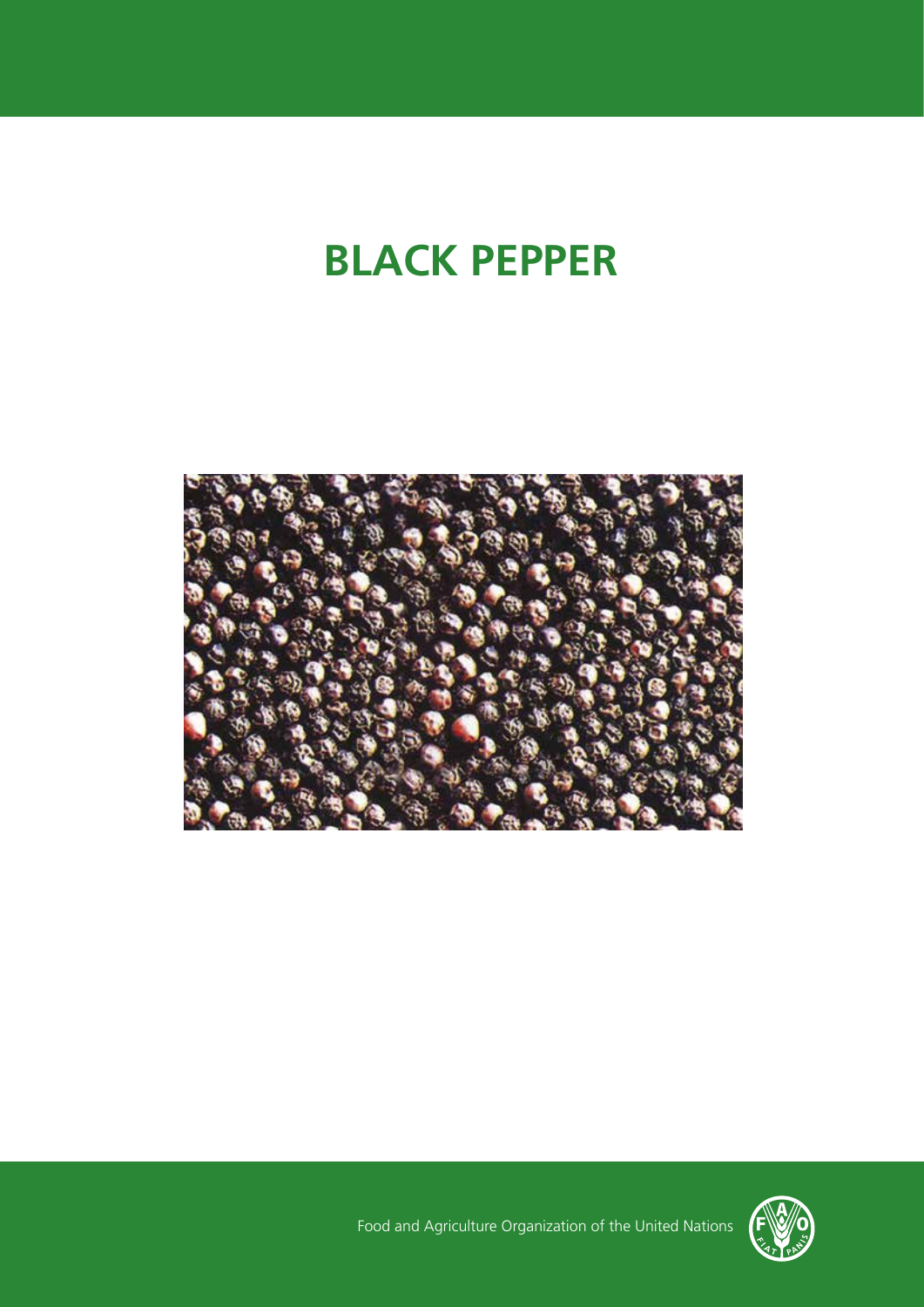





## **BLACK PEPPER**

## **1.- Black Pepper General Information**

The processing of the black pepper is considered quite simple and is mainly performed in order to protect this seasoning from contamination, besides increasing its conservation period and adding value to the products. Because it is consumed in human feeding, some hygienic cares should be taken during its harvest, processing and management in order to avoid macro- andmicrobiological contamination.

The macrobiological contamination may be caused by the presence of stones, seeds of other vegetal, insects (alive, died, in whole or fragments) and the presence of moldy grains. The microbiological aspects that should be avoided are: the presence of Salmonella, fecal coliforms bacillus, aflotoxins, and residues of pesticides.

Post-harvest primary treatment is accomplished to guarantee the integrity of the grains until they arrive to the industry. The adequate harvesting and transporting processes and the first drying hampers the contamination until the raw material is processed.

The primary processing involves several different processes, that are designed to sorting and removing inedible fractions from the vegetables and clean. The primary processing is responsible for the elimination of either polluted grains and polluting matters.

The secondary processing is the use of the primary products (cleaned pepper) to make them interesting and add-value to the products.

Projects and small businesses may involve only one or several of the activities in the total chain, from the growing of crops through to the production of edible products.

Some small businesses are set up to clean, cut and package spices. These businesses can be successful as there is very little need for equipment. However, as with all businesses, there must be a rigorous quality control and there must be a clear demand for the product, too.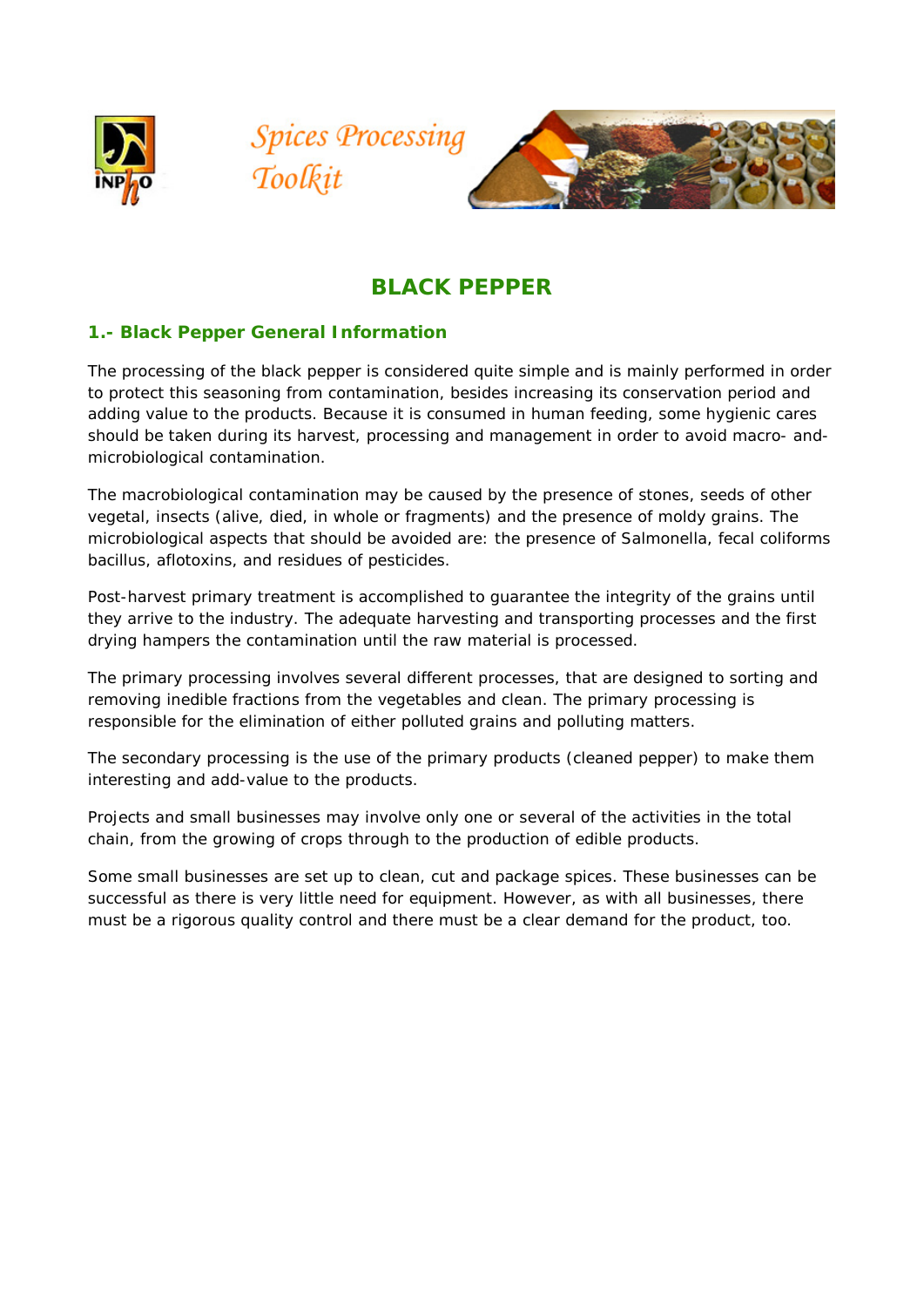## **2.- Back Pepper Processing details**

#### **Post-Harvest primary Treatment**



### **2.1.-Black Pepper Post-Harvest primary Treatment**

**Black Pepper Post-Harvest primary Treatment** 



### **A.-Harvesting**

The harvesting of the black pepper should be manually accomplished. As it is known, the pepper is offered in the market under two types: black pepper and white pepper. The type one wants to produce will determine the maturation point at which the bunches should be harvested. When the objective is to prepare black pepper, the harvest should be accomplished when the fruits are completely developed and at the beginning of the maturation stage, as presenting yellowish coloration.

In India, the harvest begins on January and extends until March, and the Brazilian harvest comes soon after. In Vietnam, the harvest coincides with the Indiaâ?™, since its extends from February to April. In Malaysia, from which the main producing region is Sarawak, the harvest is began soon after that of Vietnam and extends over the period from May to July.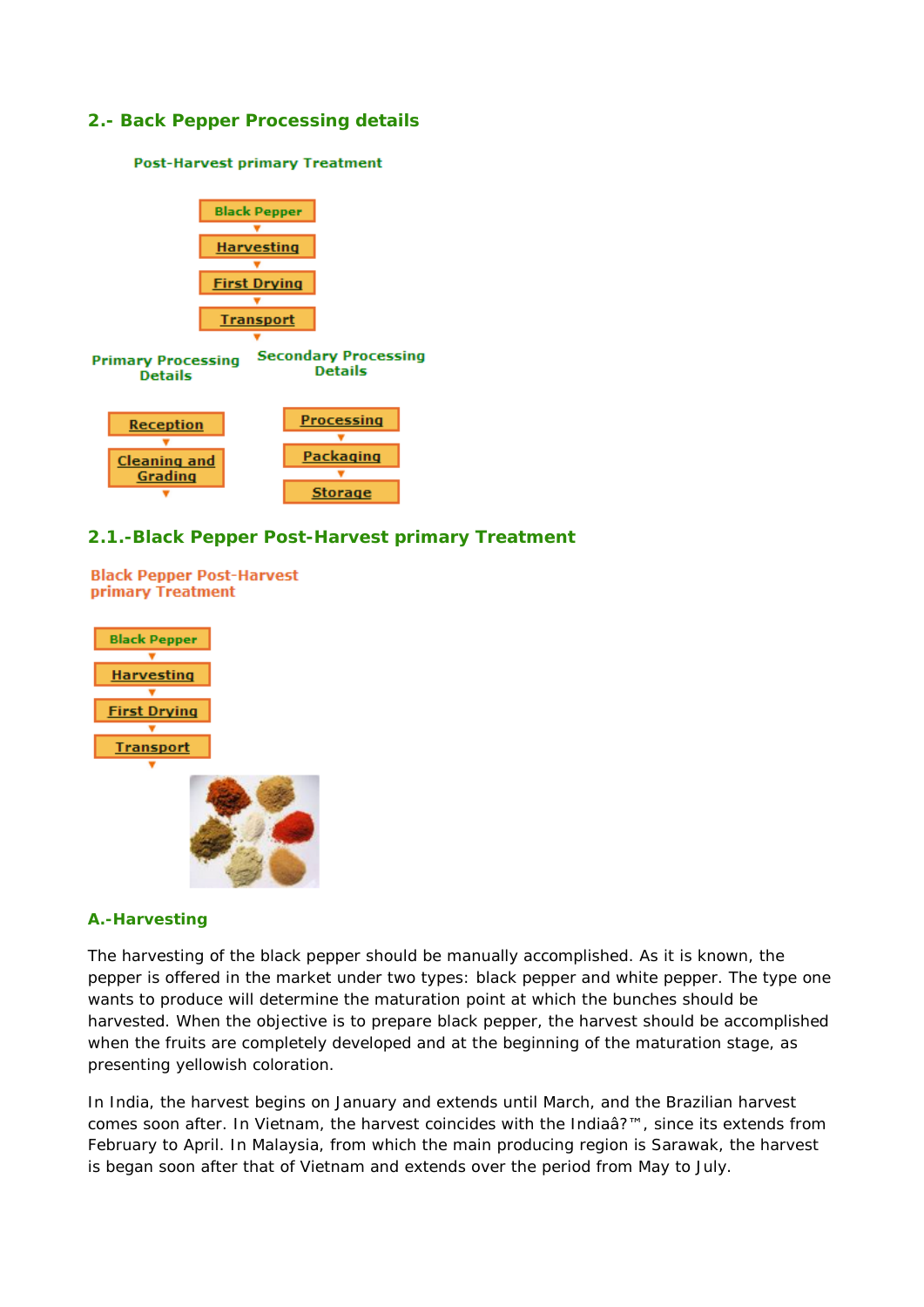## **B.-First Drying**

The first drying is accomplished in order to reduce the moisture content of the raw material and to darken the fruits. The decreased activity of the water within the fruits is important for their conservation during transportation, as well as until they are properly processed.

After harvesting, the bunches taken to dry in boards in the sun or properly fenced terrain. During the drying process, the dry fruits get loose from the axis of the bunches. The pepper must be revolved in order to obtain an uniform drying. Those bunches axes that are mixed with the product may be removed with a small wooden scraper. The care should be taken to avoid the pepper to become wet by the rain or condensation.

## **C.-Transport**

The transportation from the field to the plant must be as fastest as possible in order to minimizing the losses due to deterioration caused by high temperatures, such as excessive water loss and increased metabolic activity.

The transportation from the field to the plant must be as fastest as possible in order to minimizing the losses due to deterioration caused by high temperatures, such as excessive water loss and increased metabolic activity.

## **2.2.- Black Pepper Primary Processing Details**



### **A.-Reception**

The reception consists of unloading the pepper and subsequently weighting.

## **B.- Cleaning and Grading**

The cleaning and selection of the pepper grains concomitantly occur in the same equipment. The cleaning consists of removing wood chips, leaves, rotten fruits and other impurities that might prejudice the quality of the product, and mainly stones and metal pieces that could damage the equipment. This is a very important procedure that will guarantee the quality of the product. As higher is the purity degree level of the grains as higher will be their selling value. When selecting the raw material, however, the objective is to discard those grains that are inappropriate for processing and consumption. Besides, it is possible to separate the grains with adequate size and shape in order to be sold in whole. The defective grains, can be consumed under the triturated form. The removal of the impurities, inappropriate and defective grains are possible due to the differences in mass, shapes, size and colors.